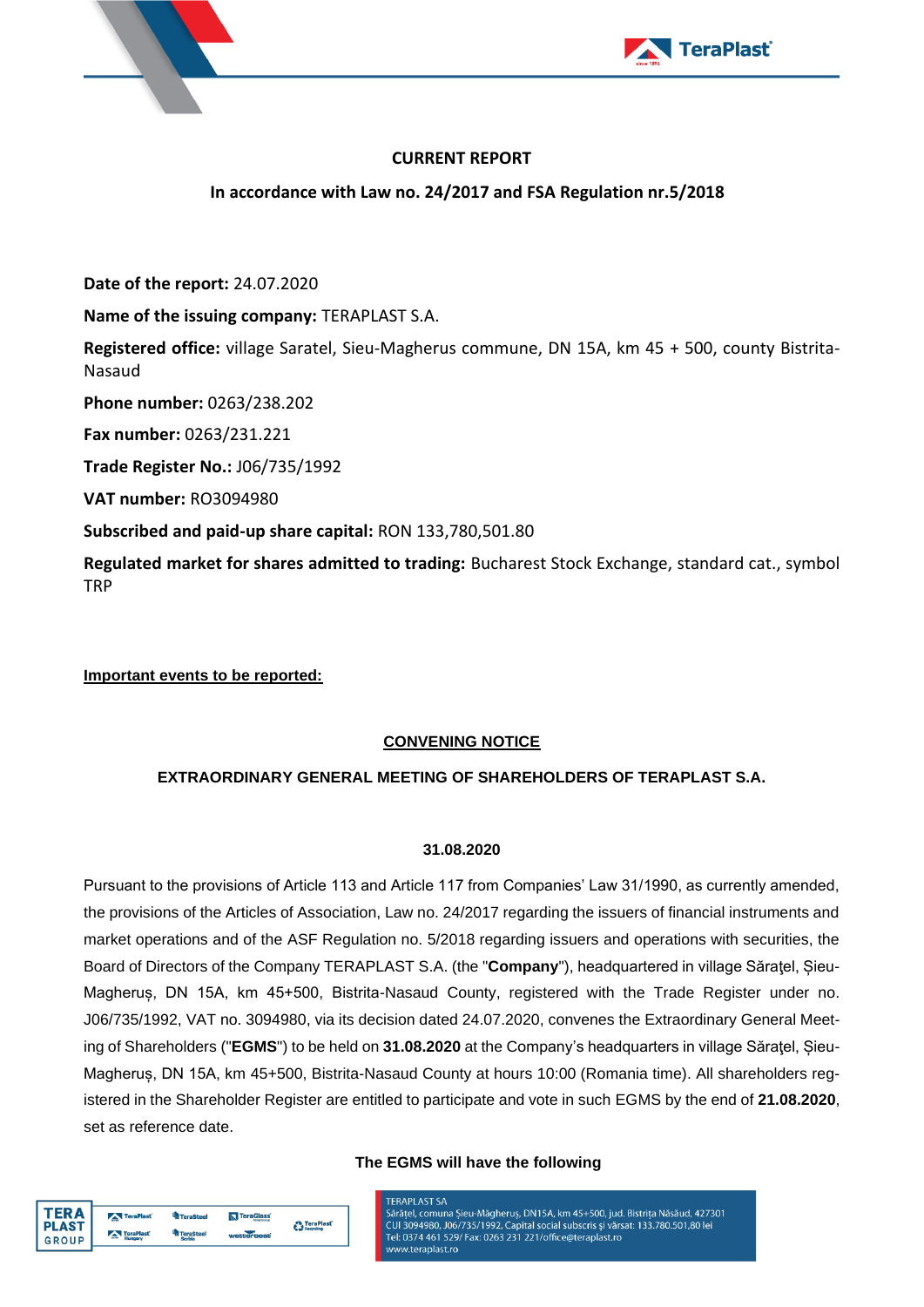



## **AGENDA**

- 1. Approval of the sale and transfer by the Company to KINGSPAN HOLDING NETHERLANDS B.V., a Dutch limited liability company having its registered office at Lingewei 8, 4004 LL Tiel, The Netherlands, with enterprise number 11023475 (the "**Purchaser**") of the shares held by the Company, directly or indirectly, in some of its subsidiaries (the "**Transaction**"), as follows:
	- **a.** 95,505,327 shares ("**Terasteel Shares**") directly held by the Company in Terasteel S.A., a joint stock company, validly existing under the laws of Romania, with its corporate seat in Bistrita-Nasaud county, Saratel village, Sieu-Magherus commune, DN 15A, KM 45+500, registered with the Bistrita-Nasaud Trade Register under registration number J6/1009/1994, CUI 6694483 ("**Terasteel**"). The share capital of Terasteel amounts to RON 9,736,225,3, denominated in 97,362,253 shares with a par value of RON 0.1 and is held by the Company in proportion of 98.092% and by five individuals in proportion of 1.908% (the individuals holding an aggregate number of 1,856,926 shares in the share capital of Terasteel ("**Additional Terasteel Shares**")). Before closing, the Company intends to acquire the Additional Terrasteel Shares, in which case such Additional Terrasteel Shares will be also sold and transferred to the Purchaser at closing.
	- **b.** 19,800 shares ("**Wetterbest Shares**") directly held by the Company in Wetterbest S.A., a joint stock company, validly existing under the laws of Romania, with its corporate seat in Prahova county, Baicoi, 76B Infratirii St., registered with the Prahova Trade Register under registration number J29/843/1999, CUI 12347950 ("**Wetterbest**"). The share capital of Wetterbest amounts to RON 2,000,000, denominated in 20,000 shares with a par value of RON 100 and is held by the Company in proportion of 99% and by Terasteel in proportion of 1% (the latter holding an aggregate number of 200 shares in the share capital of Wetterbest);
	- **c.** all shares ("**Terasteel Serbia Shares**") directly held by the Company in Terasteel d.o.o. Leskovac, a limited liability company, validly existing under the laws of Serbia, with its corporate seat in Sime Pogarčevića 5, Leskovac 16000, Serbia, registered with the Serbian Trade Register under registration number 21259748 ("**Terasteel Serbia**"). The share capital of Terasteel Serbia amounts to RSD 1,239,315.00 of the paid-in and RSD 201,828,875.60 of the contributed in-kind share capital;
	- **d.** all shares indirectly held by the Company in Terasteel Slovakia SRO. Terasteel is the sole shareholder in Terasteel Slovakia SRO, a limited liability company existing under the laws of the Slovak Republic having its registered seat at Aupark Tower, Einsteinova 24, 851 01 Bratislava, Slovak republic, registered with the Commercial register of the District Court Bratislava I with identification number 52206050, Section: Sro, File no. 135023/B, tax identification number 2120932759 ("**Terasteel Slovakia**"). The share capital of Terasteel Slovakia amounts to EUR 10,000 and is fully owned by Terasteel;
	- **e.** all shares indirectly held by the Company in Cortina WTB S.R.L.. Wetterbest is the sole shareholder in Cortina WTB S.R.L., a limited liability company, validly existing under the laws of Romania, with its corporate seat in Dolj county, Podari village, Podari commune, 187 Dunarii St., registered with the Dolj Trade Register under registration number J16/1660/2013, CUI 32390939 ("**Cortina**"). The share



### **TERAPI AST SA**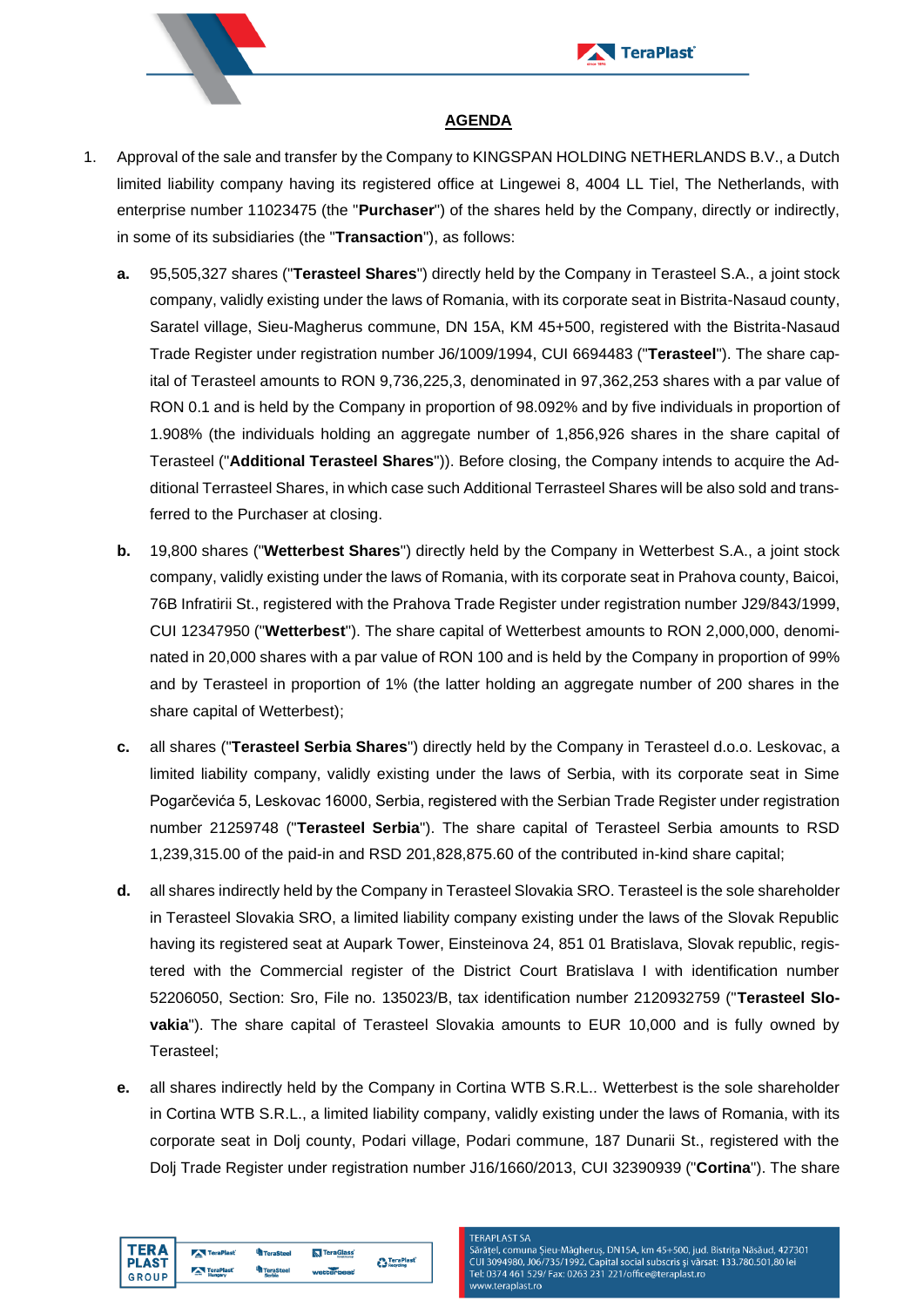

capital of Cortina amounts to RON 10,000 (ten thousand) and is denominated in 100 (one hundred) shares with a par value of RON 100 (one hundred) constituting a participation of 100% in the share capital of Cortina.

Thus, the Company will sell and transfer to the Purchaser, each of the Terasteel Shares (including any Additional Terasteel Shares), Wetterbest Shares, Terasteel Serbia Shares held directly by the Company in the share capital of the Terasteel, Wetterbest and Terasteel Serbia, and those held indirectly in the share capital of Terasteel Slovakia and, respectively, Cortina (all of them referred to as the "**Target Shares**").

The total consideration ("**Total Consideration**") to be paid by the Purchaser to the Company for the Target Shares will be determined based on a headline price of 410,000,000 RON which will be adjusted downwards depending on the number of Additional Terasteel Shares that will not be acquired by Company and sold to the Purchaser at Closing and based on the following formula:

• headline price, plus actual working capital, minus target working capital, plus actual cash, minus actual indebtedness.

The consideration will be paid in cash by the Purchaser to the Company. There will be no payment in shares or other financial instruments issued by the Purchaser.

The closing of the Transaction is subject to a number conditions precedent some of them being outside of the parties control (such as the regulatory approvals) and given that the final total price is to be determined based on future financial data, there is no certainty that the agreement will be implemented at the price illustrated above or at all.

The sale of the Target Shares described above will not determine a change of the shareholders' structure of the Company.

- 2. Empowering the Board of Directors of the Company to fulfil the resolutions adopted by the EGMS, by taking all measures and signing all the necessary documents in order to finalize the Transaction and by fulfilling each and all conditions and formalities necessary for its completion.
- 3. To authorise the Chairman of the Board of Directors, Mr. Dorel Goia, to sign, for and on behalf of all the shareholders present at the meeting, the EGMS resolutions.
- 4. To authorize the Company's legal adviser, Mrs. Kinga Vaida, to do everything that is necessary as to record the EGMS resolutions at the Trade Register of Bistrita-Nasaud Court, and to publish such resolutions in the Official Gazette of Romania, part IV.

**Considering the Romanian public authorities' recommendations in relation to prevention/limitation of the spread of COVID-19, Teraplast strongly recommends to its shareholders, to the extent possible:** 

➢ **to access the supporting materials for EGMS in electronic format, available on the Company's website, rather than in hardcopy at the Company Registry;** 

➢ **to vote by correspondence by using the ballot paper for the vote by correspondence;** 



#### **TERAPI AST SA**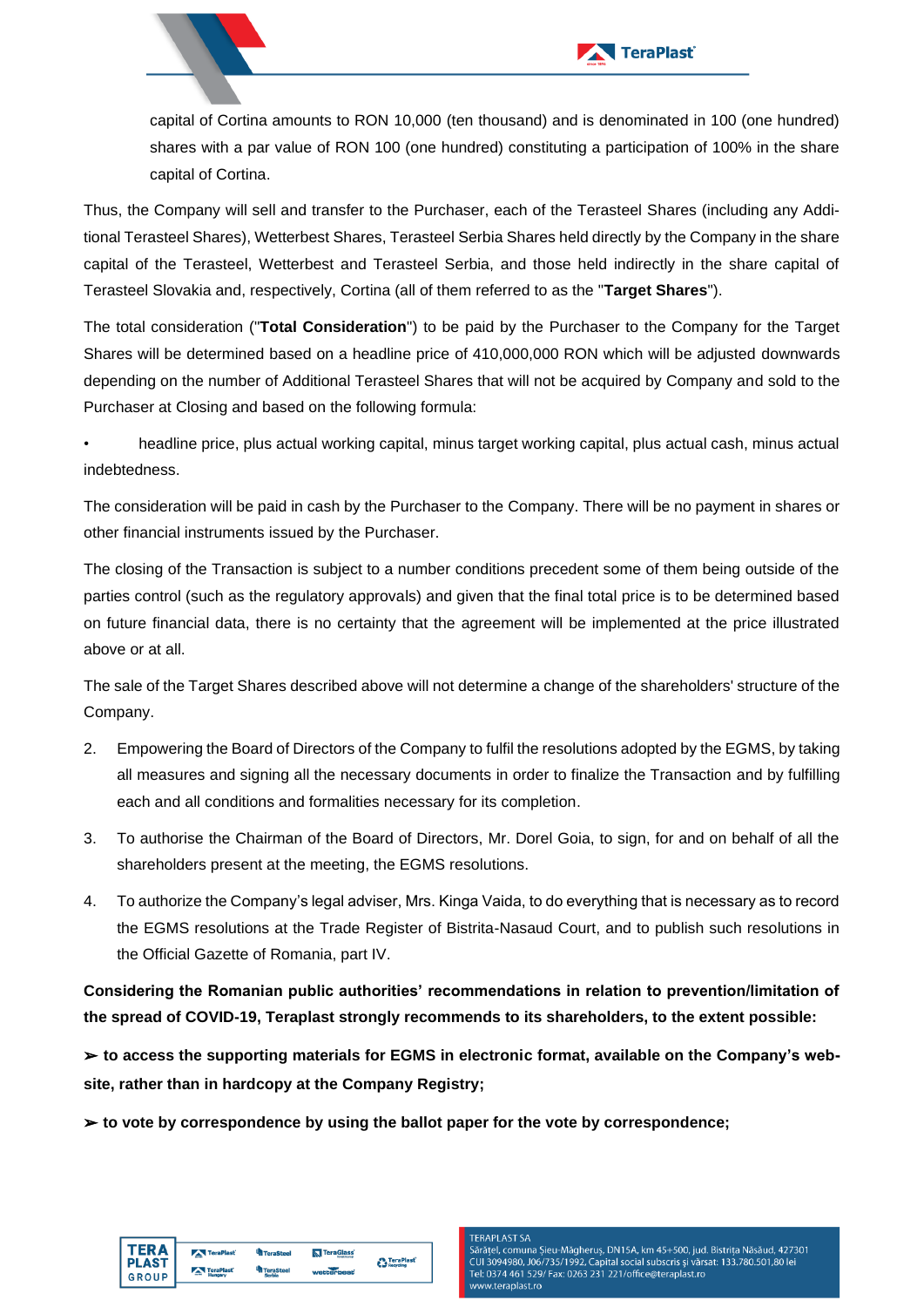

➢ **to use, as communication means, the e-mail having attached an extended electronic signature, rather than the mail or courier at the Company Registry, when submitting (i) proposals with respect to adding new items on the EGMS agenda, (ii) draft resolutions, (iii) written questions before EGMS, (iv) the powers of attorney for representation in the EGMS or (v) the Voting Bulletins for voting by correspondence.**

(1) One or more shareholders jointly or severally representing at least 5% of the share capital, have the right **(i)** to introduce items on the EGMS' agenda, provided that each item is accompanied by an explanation or a decision draft submitted for adoption to the EGMS; **(ii)** to submit decision drafts for the items included or suggested to be included on the EGMS's agenda.

(2) Any of the rights stipulated in paragraph (1) above may only be exercised in written, and the documents shall be submitted in a closed envelope at the Company's headquarter, or sent by any type of mail or fast delivery with acknowledgment of receipt, the envelope bearing a clear note written in capital letters "FOR THE GENERAL MEETING OF SHAREHOLDERS OF 31.08.2020", or sent by messenger delivery or electronic means, with the extended electronic signature included according to Law 455/2001 on the electronic signature, at the following e-mail [secretariatCA@teraplast.ro,](mailto:secretariatCA@teraplast.ro) mentioning at subject: "FOR THE GENERAL MEETING OF SHAREHOLDERS OF 31.08.2020".

(3) The shareholders can exercise the rights stipulated in paragraph (1) letters (i) and (ii) within maximum 15 calendar days following the date of publication of this convening notice, namely no later than **13.08.2020 inclusively**.

Each shareholder shall be entitled to address questions regarding the items on the EGMS's agenda, and the Company shall reply to the shareholders' questions during such meeting. The questions shall be submitted in a closed envelope at the Company's headquarter, or sent by any type of mail or fast delivery with acknowledgment of receipt, the envelope bearing a clear note written in capital letters "FOR THE GENERAL MEETING OF SHAREHOLDERS OF 31.08.2020", or sent by messenger delivery or electronic means, with the extended electronic signature included according to Law 455/2001 on the electronic signature, at the following e-mail [secre](mailto:secretariatCA@teraplast.ro)[tariatCA@teraplast.ro,](mailto:secretariatCA@teraplast.ro) mentioning at subject: "FOR THE GENERAL MEETING OF SHAREHOLDERS OF 31.08.2020", by **30.08.2020 inclusively**.

The shareholders can participate in person or they can be represented in the EGMS either by their legal representatives or by other agents authorised by a special power of attorney or a general power of attorney, as provided by Article 92 paragraph (10) of Law 24/2017 on the issuers of financial instruments and market operations.

Shareholders' access shall be permitted upon proof of their identity, consisting in case of shareholders, who are natural persons, of their ID card or, in case of legal entities, legal representative.

Shareholders can appoint a representative by a general power of attorney (authorisation) valid for no more than three years, authorising the appointed representative to vote in any matter subject to discussions of the EGMS, provided such power of attorney (authorisation) be given by the shareholder, as customer, to an intermediary defined as per Article 2 paragraph (1) item 20 of Law 24/2007 on the issuers of financial instruments and market operations, or to a lawyer.





Ф.

<sup>th</sup> Teras

**TERAPI AST SA**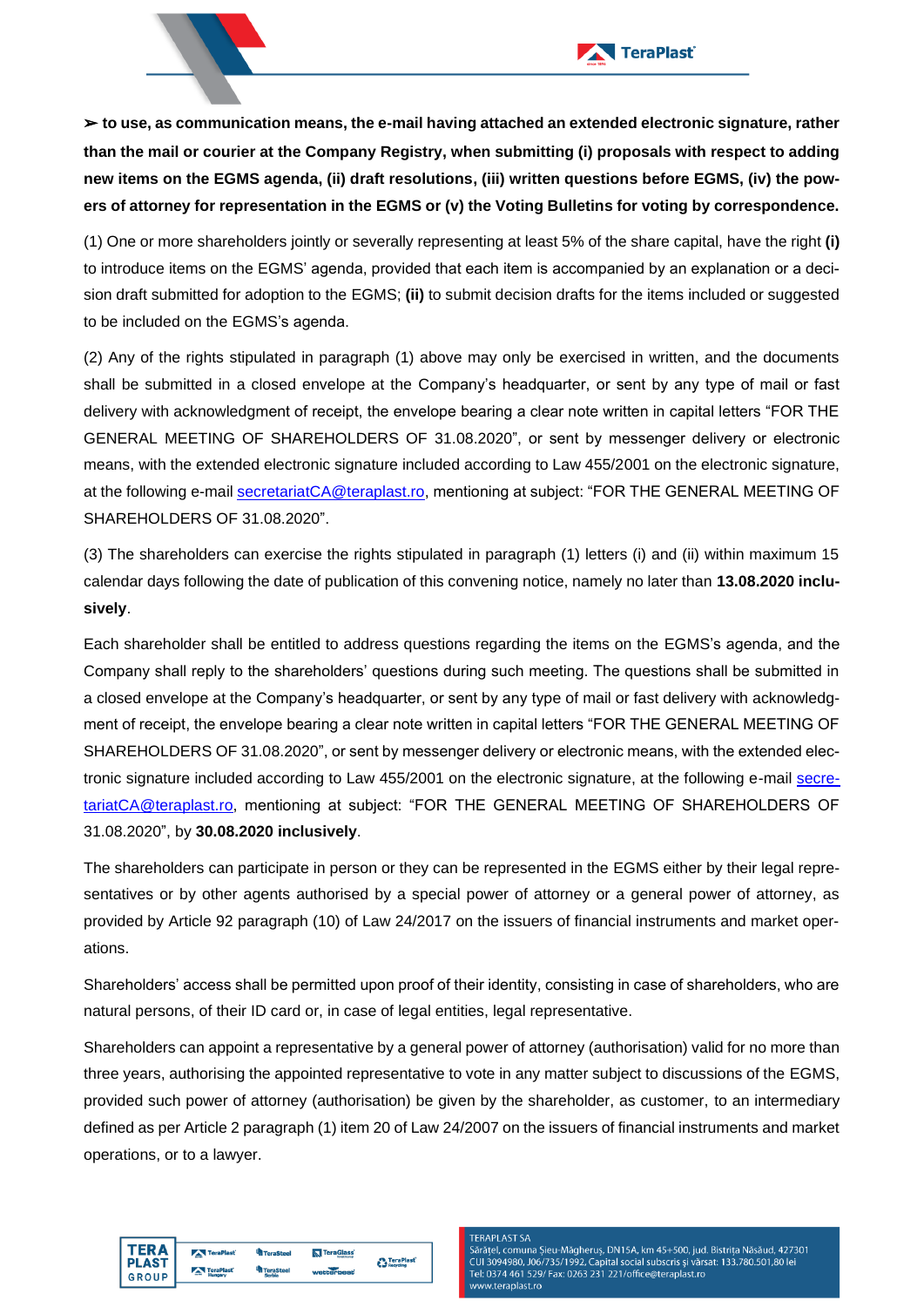

The shareholders cannot be represented in the EGMS based on a general power of attorney (authorisation) by a person subject to a conflict of interests, pursuant to Article 92 paragraph (15) of Law 24/2007 on the issuers of financial instruments and market operations.

General powers of attorney (authorisations) should be submitted to the Company Registry or sent by any type of mail or courier with acknowledgement of receipt, 48 hours before the general meeting, namely no later than **29.08.2020**, hours 08:00 (Romania time), in copy, including the mention "Certified to be a true copy of the original" signed by the representative. The powers of attorney can also be sent by e-mail with the extended electronic signature included according to Law 455/2001 on the electronic signature, at the following e-mail [secretariatCA@teraplast.ro,](mailto:secretariatCA@teraplast.ro) mentioning at subject: "FOR THE GENERAL MEETING OF SHAREHOLDERS OF 31.08.2020".

The quality of shareholder and, in case of shareholders, who are legal entities, or entities without legal personality, the quality of legal representative is ascertained based on the list of shareholders as of the reference/registration date, received by the issuer from the Central Depository or, accordingly, in case of different reference/registration dates, based on the following documents submitted to the issuer by the shareholder:

- a) the statement of account certifying the quality of shareholder and the number of owned shares;
- b) documents certifying that the details of the legal representative are recorded at the Central Depository/ participants concerned;

However, if the Shareholder did not inform the Central Depositary in a timely manner of its legal representative or if this information is not mentioned in the list of shareholders from the reference date received by the Company from the Central Depository, then the proof of the representative status will be made with the ascertaining certificate, or a certified copy of the original, issued by the Trade Registry or any other document, in original or in a copy conforming to the original, issued by a competent authority in the State in which the shareholder is legally registered, for the purpose of proving the existence of the legal person and the legal representative's name / quality, with a maximum of 1 month validity reported on the date of publication of the convocation of the general meeting.

The documents attesting the quality of legal representative elaborated in a foreign language other than English must be accompanied by a translation done into Romanian or English by a certified translator.

The identification criteria referred above shall be accordingly applied also in case the need arises to prove that the shareholder, suggesting for new items to be included in the EGMS' agenda, or directing questions to the issuer related to the items included in the EGMS' agenda, is a legal representative.

Pursuant to Article 200 paragraph (4) of the ASF Regulation no. 5/2018 of financial instruments and market operations issuers, a shareholder can appoint only one representative in a certain general shareholder meeting. However, if a shareholder holds shares with a trading company in several security accounts, such restriction shall not prevent such shareholder to appoint separate representatives for the shares held in each security account, for a certain general shareholder meeting. Such provision is not detrimental to the provisions of paragraph (6) of Article 200 of the ASF Regulation no. 5/2018.



### **TERAPI AST SA**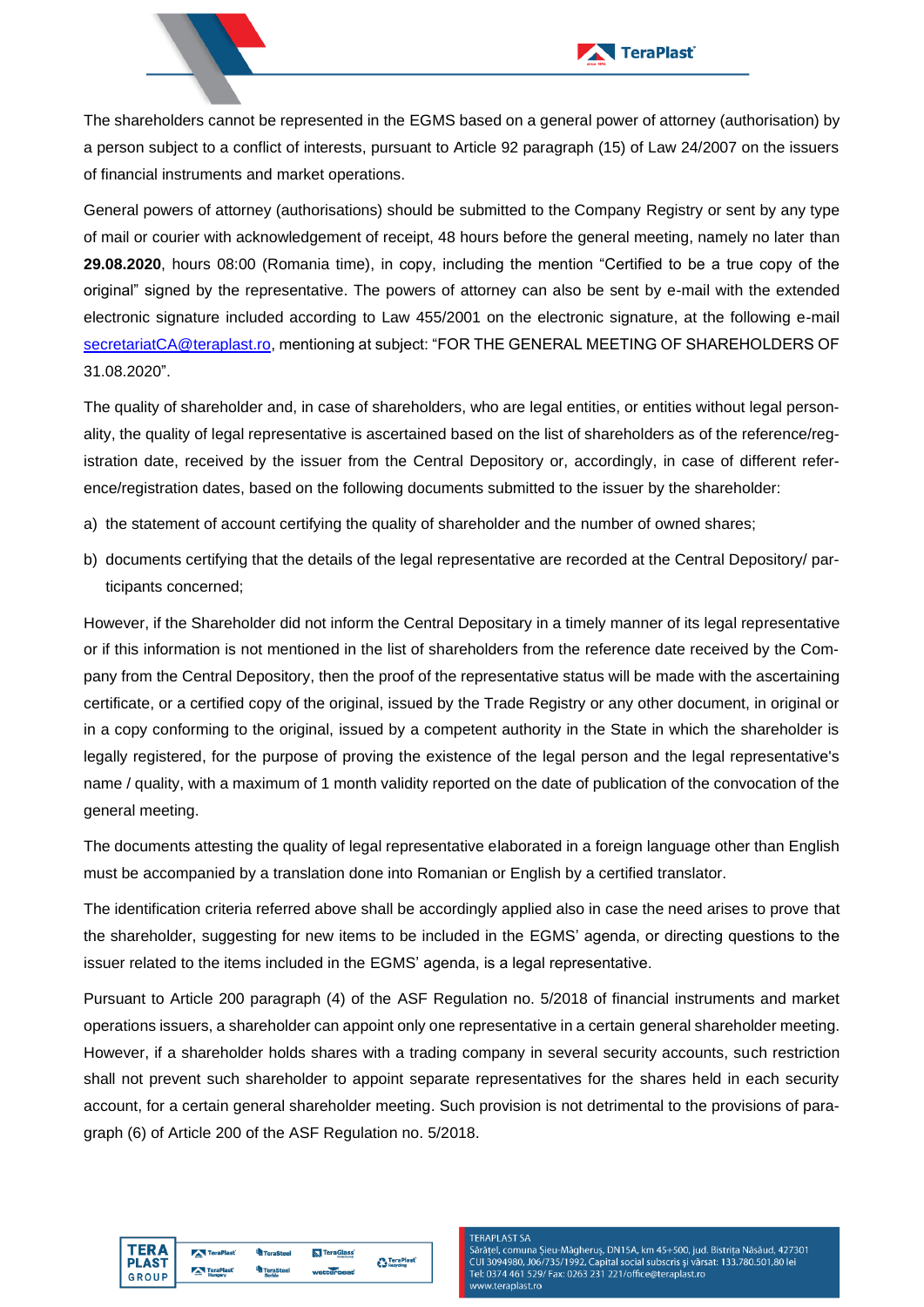



The shareholders can cast their votes for the items noted in the agenda by correspondence, and the vote application form, accurately filled out and signed, shall be sent in a sealed envelope to the Company's headquarter, which should arrive at the Company's headquarter no later than **29.08.2020**, hours 08:00 (Romania time), the envelope bearing a clear note written in capital letters "FOR THE GENERAL MEETING OF SHAREHOLDERS OF 31.08.2020". The voting bulletins can be sent by e-mail with the extended electronic signature included according to Law 455/2001 on the electronic signature, at the following e-mai[l secretariatCA@teraplast.ro,](mailto:secretariatCA@teraplast.ro) mentioning at subject: "FOR THE GENERAL MEETING OF SHAREHOLDERS OF 31.08.2020".

A representative can cast his/her vote by correspondence only when such representative has received from the shareholder a special/general power of attorney which will be submitted to the issuer pursuant to Article 92 par. (14) of Law 24/2017 on the issuers of financial instruments and market operations.

Special power of attorney forms to be used for voting by representative, as well as the forms to be used for voting by correspondence shall be made available for shareholders both in Romanian and in English, at the Company's headquarter from **8:00 am to 4:30 pm (Romania time)** and on the Company website: [www.teraplast.ro,](http://www.teraplast.ro/) heading "Investors", Section "General Meeting of Shareholders", starting with **31.07.2020**.

The special powers of attorney and the voting bulletins by correspondence shall be submitted in Romanian or English originals at the Company's headquarter, or sent by any type of mail or fast delivery with acknowledgment of receipt, not later than **29.08.2020**, hours 08:00 (Romania time), the envelope bearing a clear note written in capital letters " FOR THE GENERAL MEETING OF SHAREHOLDERS OF 31.08.2020", or can be sent by email with the extended electronic signature included according to Law 455/2001 on the electronic signature, at the following e-mail [secretariatCA@teraplast.ro,](mailto:secretariatCA@teraplast.ro) mentioning at subject: "FOR THE GENERAL MEETING OF SHAREHOLDERS OF 31.08.2020".

One copy shall be handed over to the representative, one shall be kept by the Company, and the third copy shall be kept by the shareholder.

When completing the special powers of attorney and the voting bulletins by correspondence, the possibility of the EGMS agenda being completed by new items shall be considered by shareholder. In such event, the updated special powers of attorney and updated ballots, both in Romanian and in English, can be obtained from the Company Registry and the Company's website [www.teraplast.ro,](http://www.teraplast.ro/) Heading "Investors", Section "General Meeting of Shareholders", as of the date of publishing the completed agenda.

In case the agenda is completed and the shareholders do not send updated special powers of attorney and/or ballots by correspondence, the special powers of attorney and/or voting bulletins by correspondence sent before completing the agenda shall be taken into account only for such items that are also found on the initial agenda.

The shareholders can appoint their representative by electronic means as well, notifying the electronic appointment on [secretariatCA@teraplast.ro,](mailto:secretariatCA@teraplast.ro) with the extended electronic signature included according to Law 455/2001 on the electronic signature.



### **TERAPI AST SA**